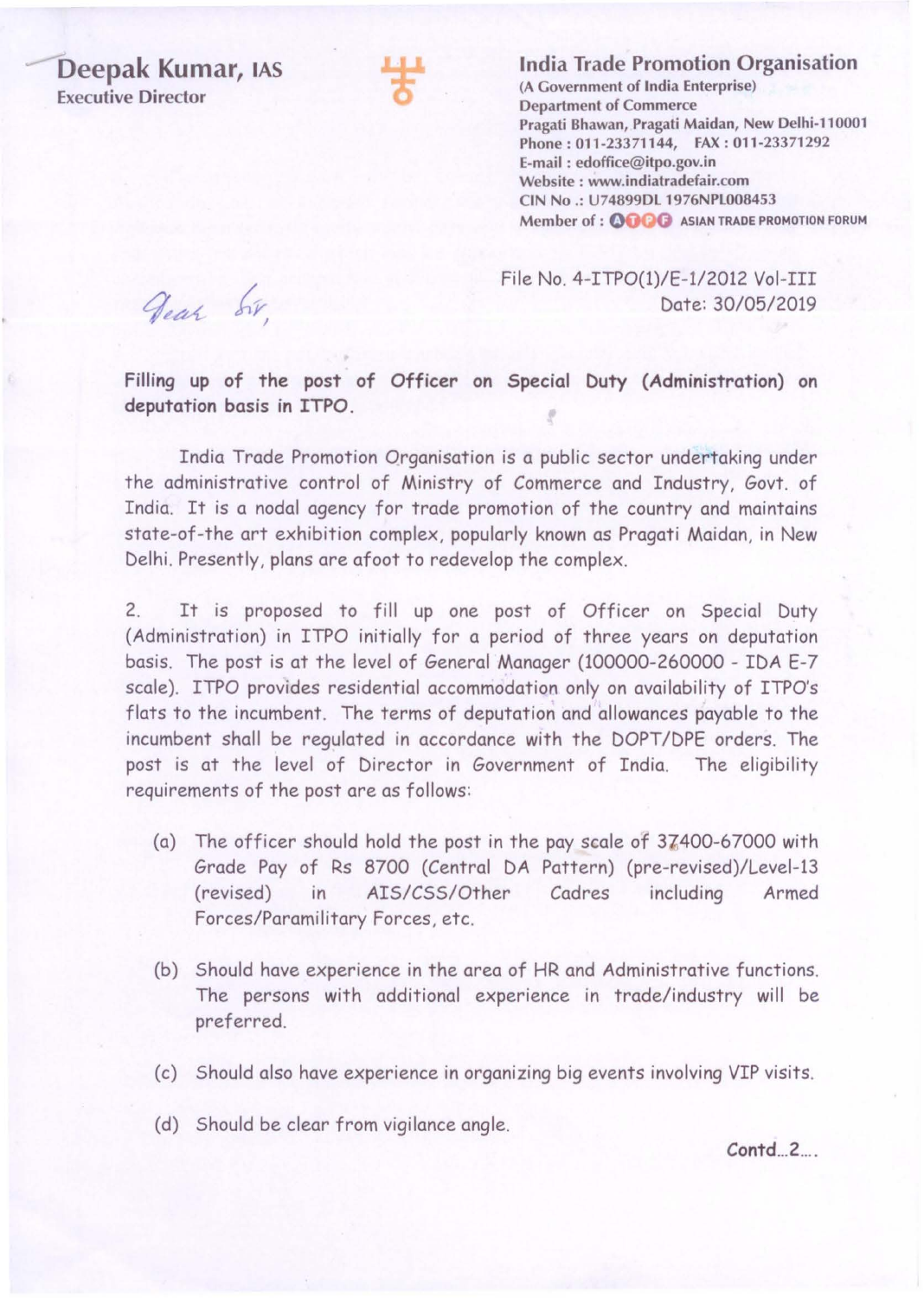3. The above vacancy may be circulated in your Ministry/Department. Applications, as per enclosed format, from willing and suitable officers with vigilance clearance, integrity certificate and attested copies of PARs for last five years are solicited which may be forwarded to ITPO by **28/06/2019** for consideration. The prospective applicant may forward advance copy well before the stipulated date of closing.

4. Applications, not received through proper channel and not accompanied with vigilance clearance/integrity certificate and attested copy of PARs for the last five years, shall not be considered.

5. The circular is also up-loaded on ITPO's website. In case of any query/clarification same be sent on mail ashutosh.varma@itpo.gov.in. It may be noted that telephonic clarification sought may not be entertained.

Best regards.

Yours faithfully,

(Deepak Kumar) Executive Director

Encl: Format

All Ministry/Departments of Govt. of India

All Chief Secretaries of the State Government

With a reguest to kindly circulate on priority in their respective Ministry/ Department.